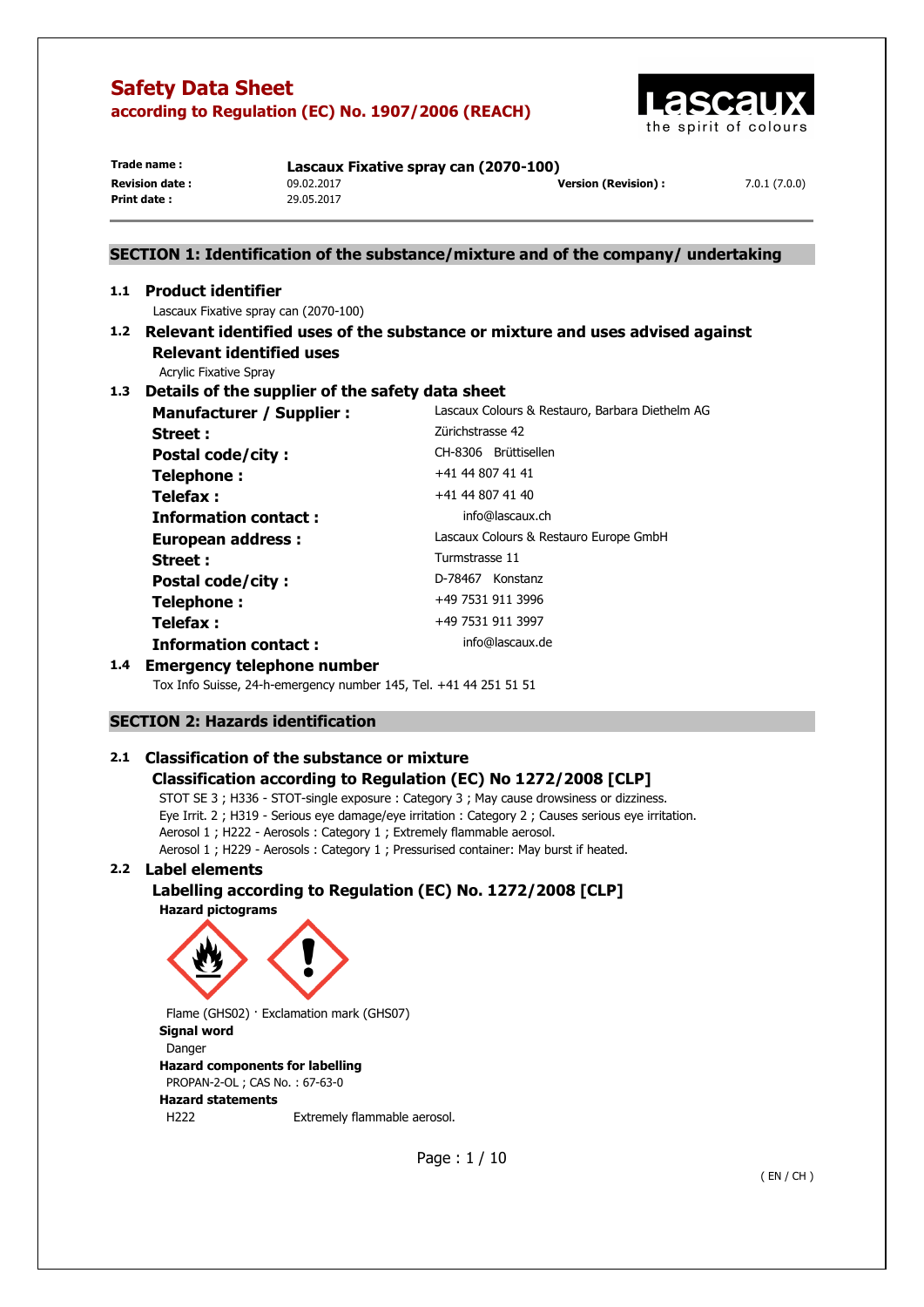

| Trade name:<br>Lascaux Fixative spray can (2070-100) |                                 |                                                         |                                                                                                |              |
|------------------------------------------------------|---------------------------------|---------------------------------------------------------|------------------------------------------------------------------------------------------------|--------------|
| <b>Revision date:</b>                                |                                 | 09.02.2017                                              | <b>Version (Revision):</b>                                                                     | 7.0.1(7.0.0) |
| <b>Print date:</b>                                   |                                 | 29.05.2017                                              |                                                                                                |              |
|                                                      | H <sub>229</sub>                | Pressurised container: May burst if heated.             |                                                                                                |              |
|                                                      | H319                            | Causes serious eye irritation.                          |                                                                                                |              |
|                                                      | H336                            | May cause drowsiness or dizziness.                      |                                                                                                |              |
|                                                      | <b>Precautionary statements</b> |                                                         |                                                                                                |              |
|                                                      | P102                            | Keep out of reach of children.                          |                                                                                                |              |
|                                                      | P101                            |                                                         | If medical advice is needed, have product container or label at hand.                          |              |
|                                                      | P <sub>210</sub>                | smoking.                                                | Keep away from heat, hot surfaces, sparks, open flames and other ignition sources. No          |              |
|                                                      | P211                            | Do not spray on an open flame or other ignition source. |                                                                                                |              |
|                                                      | P <sub>251</sub>                | Do not pierce or burn, even after use.                  |                                                                                                |              |
|                                                      | P <sub>261</sub>                | Avoid breathing aerosol.                                |                                                                                                |              |
|                                                      | P <sub>271</sub>                | Use only outdoors or in a well-ventilated area.         |                                                                                                |              |
|                                                      | P <sub>280</sub>                | Wear eye protection/face protection.                    |                                                                                                |              |
|                                                      | P312                            | Call a POISON CENTER/doctor if you feel unwell.         |                                                                                                |              |
|                                                      | P305+P351+P338                  | and easy to do. Continue rinsing.                       | IF IN EYES: Rinse cautiously with water for several minutes. Remove contact lenses, if present |              |
|                                                      | P405                            | Store locked up.                                        |                                                                                                |              |
|                                                      | P410+P412                       |                                                         | Protect from sunlight. Do no expose to temperatures exceeding 50 °C/122 °F.                    |              |
|                                                      | P501                            |                                                         | Dispose of contents/container to an authorised waste collection point.                         |              |
| 2.3                                                  | <b>Other hazards</b>            |                                                         |                                                                                                |              |

None

## **SECTION 3: Composition/information on ingredients**

## **3.2 Mixtures**

| <b>Hazardous ingredients</b>                         |                                                                                                              |
|------------------------------------------------------|--------------------------------------------------------------------------------------------------------------|
| PROPANE ; EC No.: 200-827-9; CAS No.: 74-98-6        |                                                                                                              |
| Weight fraction:                                     | $\geq$ 5 - < 15 %                                                                                            |
|                                                      | Classification 1272/2008 [CLP]: Flam. Gas 1; H220 Press. Gas (Lig.); H280                                    |
| PROPAN-2-OL; EC No.: 200-661-7; CAS No.: 67-63-0     |                                                                                                              |
| Weight fraction:                                     | $\geq$ 35 - < 40 %                                                                                           |
| Classification 1272/2008 [CLP]:                      | Flam. Lig. 2; H225 Eye Irrit. 2; H319 STOT SE 3; H336                                                        |
| BUTAN; CAS No.: 106-97-8                             |                                                                                                              |
| Weight fraction:                                     | $\geq$ 10 - < 15 %                                                                                           |
|                                                      | Classification 1272/2008 [CLP] : Flam. Gas 1 ; H220 Press. Gas (Comp.) ; H280                                |
| XYLENE; EC No.: 215-535-7; CAS No.: 1330-20-7        |                                                                                                              |
| Weight fraction:                                     | $\geq$ 5 - < 10 %                                                                                            |
| Classification 1272/2008 [CLP] :                     | Flam. Lig. 3; H226 Asp. Tox. 1; H304 Acute Tox. 4; H312 Acute Tox. 4; H332<br>Skin Irrit. 2 ; H315           |
| DIMETHYL ETHER; EC No.: 204-065-8; CAS No.: 115-10-6 |                                                                                                              |
| Weight fraction:                                     | $\geq$ 5 - < 10 %                                                                                            |
| Classification 1272/2008 [CLP] :                     | Flam. Gas 1; H220 Press. Gas (Liq.); H280<br>Substance with a common (EC) occupational exposure limit value. |
|                                                      | 2-METHOXY-1-METHYLETHYL ACETATE; EC No.: 203-603-9; CAS No.: 108-65-6                                        |
| Weight fraction:                                     | $\geq$ 5 - < 10 %                                                                                            |
|                                                      | Classification 1272/2008 [CLP] : Flam. Liq. 3 ; H226 Eye Irrit. 2 ; H319                                     |
| <b>Additional information</b>                        |                                                                                                              |
| Full text of H- and EUH-phrases: see section 16.     |                                                                                                              |

## **SECTION 4: First aid measures**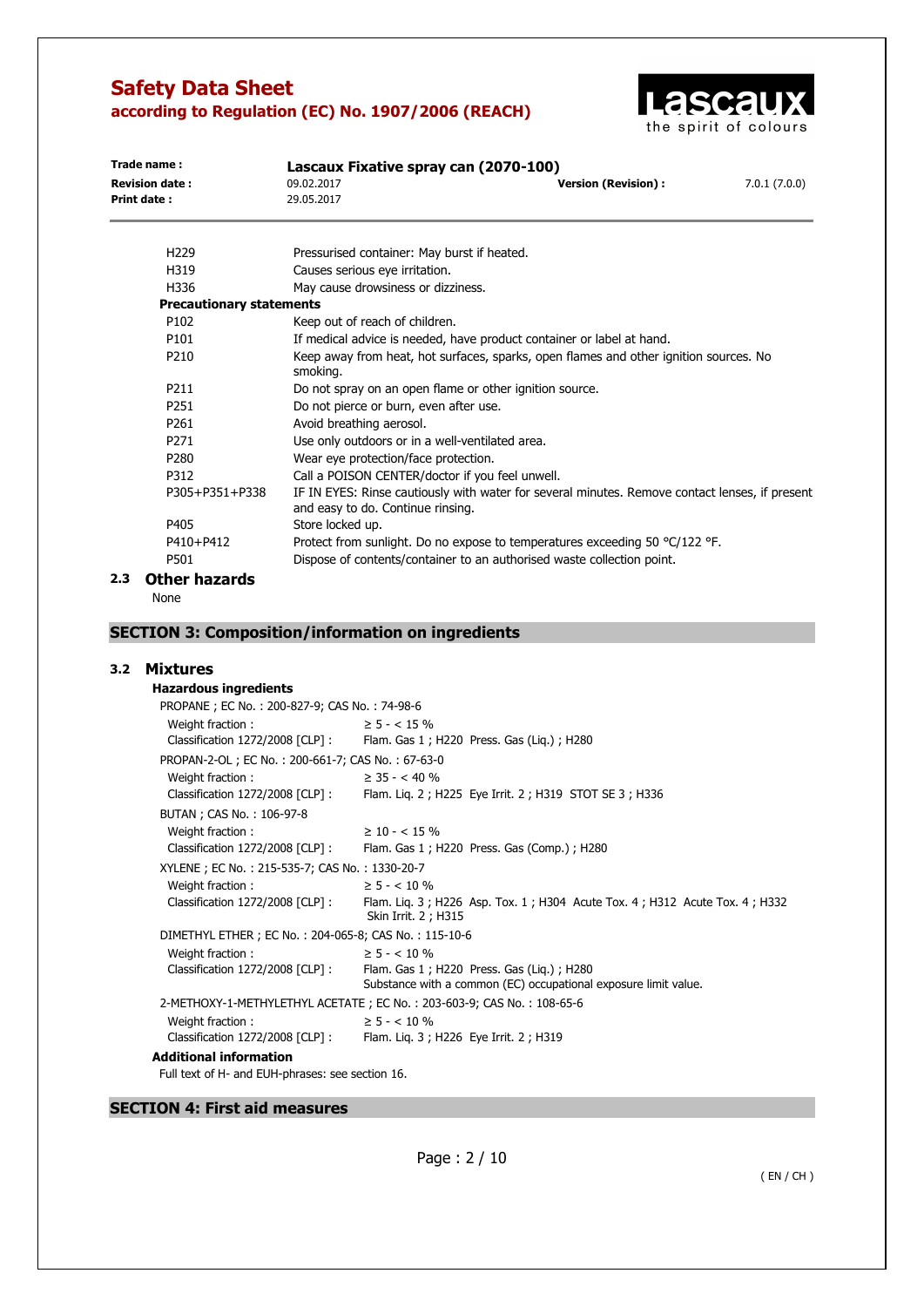

| Trade name :          | Lascaux Fixative spray can (2070-100) |                            |              |
|-----------------------|---------------------------------------|----------------------------|--------------|
| <b>Revision date:</b> | 09.02.2017                            | <b>Version (Revision):</b> | 7.0.1(7.0.0) |
| Print date:           | 29.05.2017                            |                            |              |
|                       |                                       |                            |              |

## **4.1 Description of first aid measures**

### **General information**

In all cases of doubt, or when symptoms persist, seek medical attention. Never give anything by mouth to an unconscious person.

#### **Following inhalation**

Take the casualty into the fresh air and keep warm. Keep at rest. Irregular breathing/no breathing: artificial respiration. Unconsciousness: lateral position - call a physician.

#### **In case of skin contact**

Immediately remove all contaminated clothing. Wash away with soap and water and rinse. Do NOT use solvents or thinners.

#### **After eye contact**

Remove contact lenses, keep eyelids open. Flush with plenty of water (10 - 15 min.). Call a physician.

#### **After ingestion**

Contact a doctor immediately. Keep at rest. Do not induce vomiting.

- **4.2 Most important symptoms and effects, both acute and delayed**  No information available.
- **4.3 Indication of any immediate medical attention and special treatment needed**  None

## **SECTION 5: Firefighting measures**

## **5.1 Extinguishing media**

**Suitable extinguishing media** 

Alcohol resistant foam, CO2, powders, water spray.

# **Unsuitable extinguishing media**

Waterjet.

## **5.2 Special hazards arising from the substance or mixture**

Fire hazard : Extremely flammable aerosol. Explosion hazard : Heat may build pressure, rupturing closed containers, spreading fire and increasing risk of burns and injuries.

## **5.3 Advice for firefighters**

## **Special protective equipment for firefighters**

Appropriate breathing apparatus may be required.

## **5.4 Additional information**

Cool endangered containers with water in case of fire. Do not allow the quenching water into the sewage system.

## **SECTION 6: Accidental release measures**

#### **6.1 Personal precautions, protective equipment and emergency procedures**  Remove ignition sources. Provide for sufficient ventilation. Do not inhale the vapour. Refer to protective measures listed in sections 7 and 8.

## **6.2 Environmental precautions**

Do not empty into drains. If the product contaminates lakes, rivers or sewages, inform appropriate authorities in accordance with local regulations.

**6.3 Methods and material for containment and cleaning up For cleaning up**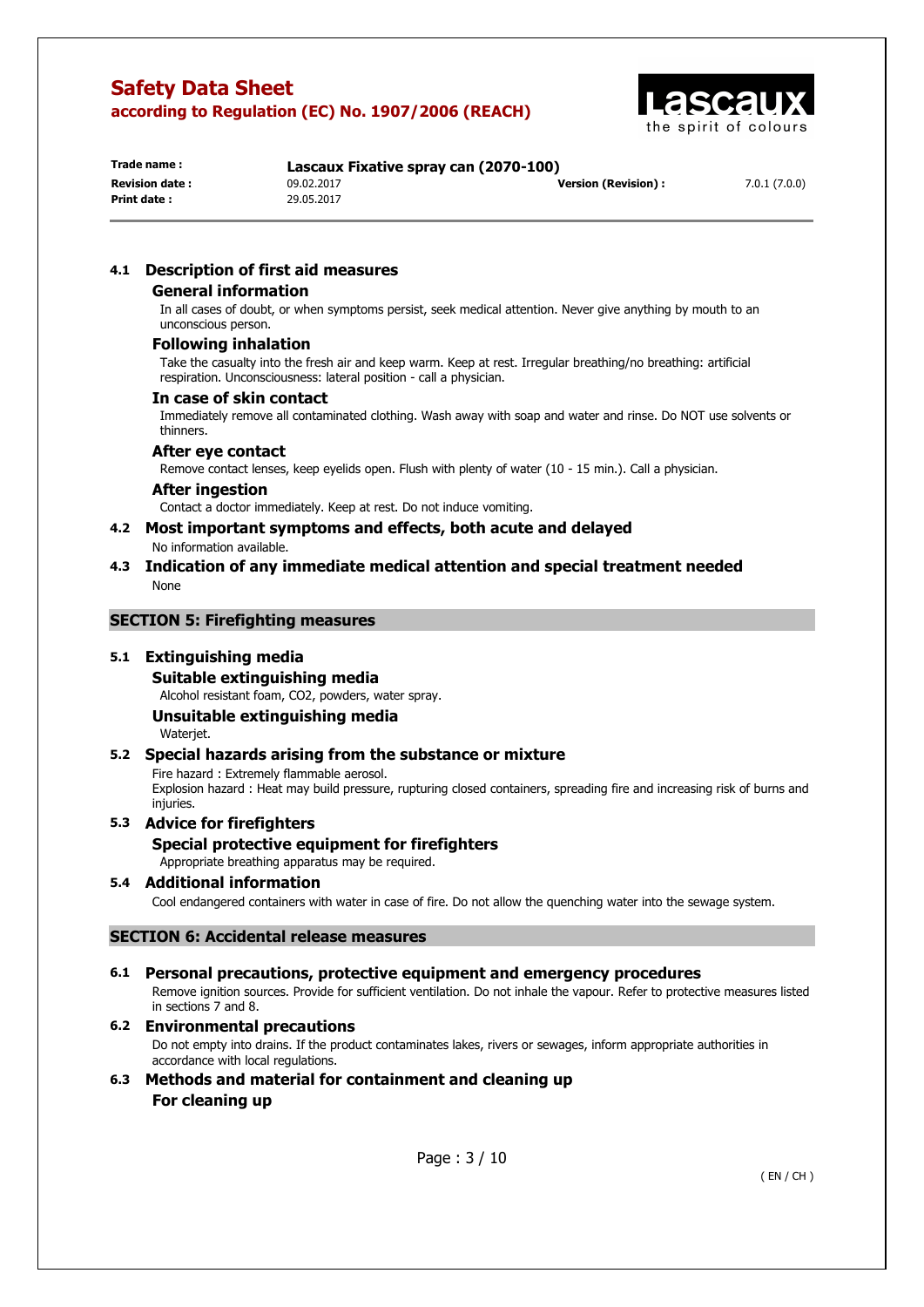

| Trade name:           | Lascaux Fixative spray can (2070-100) |                     |              |
|-----------------------|---------------------------------------|---------------------|--------------|
| <b>Revision date:</b> | 09.02.2017                            | Version (Revision): | 7.0.1(7.0.0) |
| Print date:           | 29.05.2017                            |                     |              |

Contain and collect spillage with non-combustible absorbent materials, e.g. sand, earth, vermiculite, diatomaceous earth and place in container for disposal according to local regulations (see section 13). Clean preferabily with a detergent; avoid use of solvents.

#### **6.4 Reference to other sections**

None

## **SECTION 7: Handling and storage**

#### **7.1 Precautions for safe handling**

Prevent the creation of inflammable or explosive concentrations of vapour in air and avoid vapour concentrations higher than the OEL (=Occupational Exposure Limit). Additionally, the product should only be used in areas from which all naked lights and other sources of ignition have been excluded. Preparation may charge electrostatically: always use earthing leads when transferring from one container to another. Operators should wear antistatic footwear and clothing. No sparking tools should be used. Avoid contact with skin and eyes. Do not inhale the vapour. Do not eat or drink during work - no smoking. Comply with the health and safety at work laws. For personal protection see Section 8. Gas mask in case of spray processing.

#### **Protective measures**

**Measures to prevent fire** 

Vapours are heavier than air and may spread along floors. Vapours may form explosive mixtures with air.

#### **7.2 Conditions for safe storage, including any incompatibilities**

#### **Requirements for storage rooms and vessels**

No smoking. Prevent unauthorized access. Containers which are opened must be carefully resealed and kept upright to prevent leakage. Electrical equipment should be pr.tected to the appropriate standard. Floors should be of the conducting type.

### **Hints on joint storage**

Keep away from oxidizing agents, from strongly alkaline and strongly acid materials.

**Storage class ( D ) :** 2B

**Storage class (TRGS 510) ( D ) :** 2B

#### **Further information on storage conditions**

Always keep in containers of same material as the original one. See also instructions on the label. Avoid heating and direct sunlight. Keep away from ignition sources - No smoking. Keep containers dry and cool. Keep containers in a well-ventilated place. Comply with the health and saftey at work laws.

## **7.3 Specific end use(s)**

None

#### **SECTION 8: Exposure controls/personal protection**

#### **8.1 Control parameters**

#### **Occupational exposure limit values**

PROPAN-2-OL ; CAS No. : 67-63-0

| Limit value type (country of origin) : MAK (CH)       |                                   |
|-------------------------------------------------------|-----------------------------------|
| Limit value:                                          | 200 ppm $/$ 500 mg/m <sup>3</sup> |
| Remark:                                               | <b>B SSC</b>                      |
| Version:                                              | 01.01.2013                        |
| Limit value type (country of origin) : STEL (CH)      |                                   |
| Limit value:                                          | 400 ppm $/1000 \text{ mg/m}^3$    |
| Remark:                                               | <b>B SSC</b>                      |
| Version:                                              | 01.01.2013                        |
| Limit value type (country of origin) : TRGS $900$ (D) |                                   |
| Limit value :                                         | 200 ppm / 500 mg/m <sup>3</sup>   |

Page : 4 / 10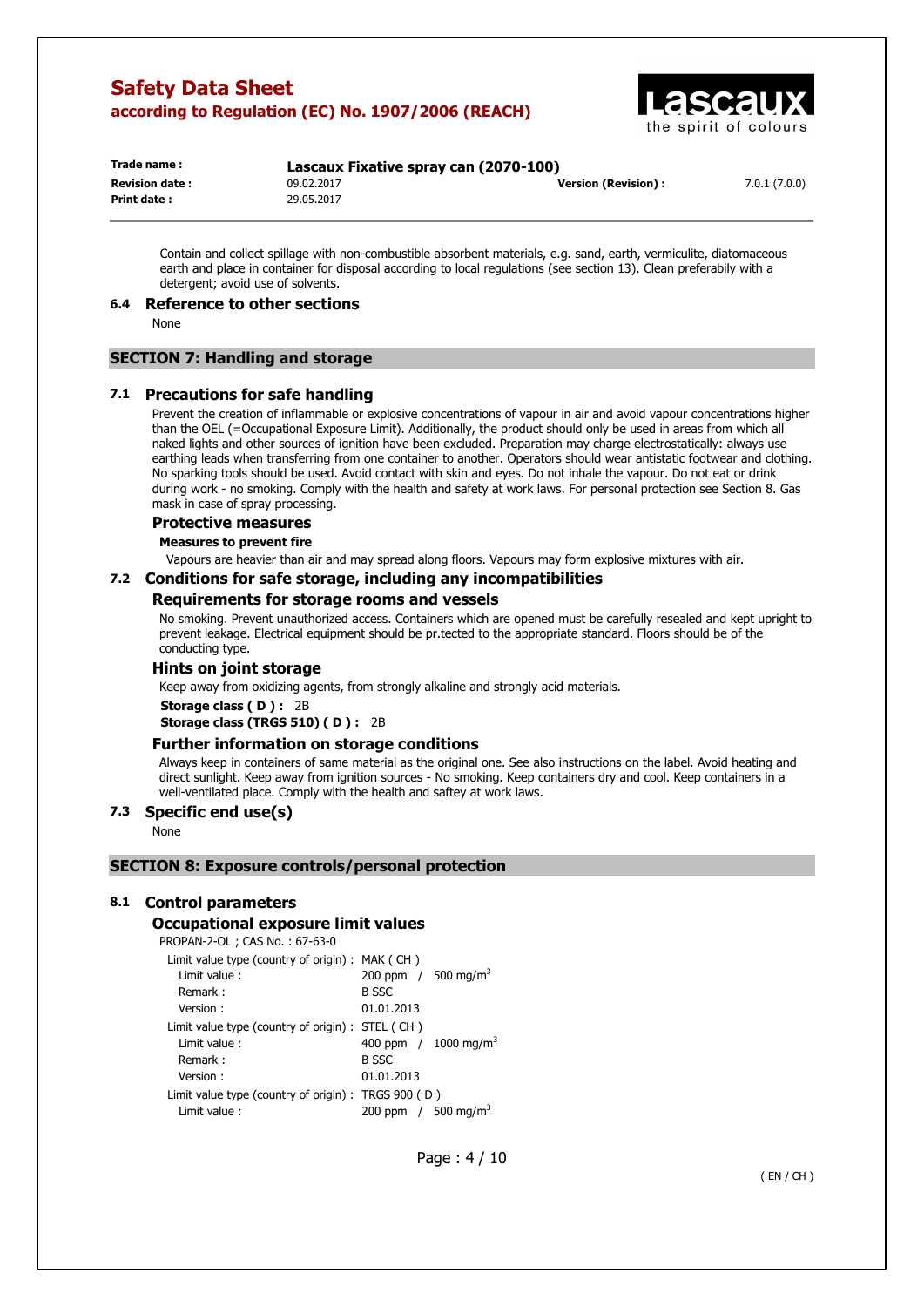

| Trade name:<br><b>Revision date:</b><br>Print date: | 09.02.2017<br>29.05.2017 | Lascaux Fixative spray can (2070-100)<br><b>Version (Revision):</b> | 7.0.1(7.0.0) |
|-----------------------------------------------------|--------------------------|---------------------------------------------------------------------|--------------|
|                                                     |                          |                                                                     |              |
| Peak limitation:                                    |                          | 2(II)                                                               |              |
| Remark:                                             |                          | Y                                                                   |              |
| Version:                                            |                          | 04.11.2017                                                          |              |
| Limit value type (country of origin) : TRGS 903 (D) |                          |                                                                     |              |
| Parameter:                                          |                          | Acetone / Whole blood (B) / End of exposure or end of shift         |              |
| Limit value:                                        |                          | 50 $mq/l$                                                           |              |
| Version:                                            |                          | 31.03.2004                                                          |              |
| Limit value type (country of origin) : TRGS 903 (D) |                          |                                                                     |              |
| Parameter:                                          |                          | Acetone / Urine (U) / End of exposure or end of shift               |              |
| Limit value :                                       |                          | 50 mg/l                                                             |              |
| Version:                                            |                          | 31.03.2004                                                          |              |
| PROPANE ; CAS No.: 74-98-6                          |                          |                                                                     |              |
| Limit value type (country of origin) : MAK (CH)     |                          |                                                                     |              |
| Limit value :                                       |                          | 1000 ppm / 1800 mg/m <sup>3</sup>                                   |              |
| Version:                                            |                          | 01.01.2013                                                          |              |
| Limit value type (country of origin) : STEL (CH)    |                          |                                                                     |              |
| Limit value:                                        |                          | 4000 ppm / 7200 mg/m <sup>3</sup>                                   |              |
| Version:                                            |                          | 01.01.2013                                                          |              |
| Limit value type (country of origin) : TRGS 900 (D) |                          |                                                                     |              |
| Limit value :                                       |                          | 1000 ppm / 1800 mg/m <sup>3</sup>                                   |              |
| Peak limitation :                                   |                          | 4(II)                                                               |              |
| Version:                                            |                          | 04.11.2017                                                          |              |
| XYLENE; CAS No.: 1330-20-7                          |                          |                                                                     |              |
| Limit value type (country of origin) : MAK (CH)     |                          |                                                                     |              |
| Limit value :                                       |                          | 100 ppm / $435 \text{ mg/m}^3$                                      |              |
| Remark:                                             |                          | H OL# B                                                             |              |
| Version:                                            |                          | 01.01.2013                                                          |              |
| Limit value type (country of origin) : STEL (CH)    |                          |                                                                     |              |
| Limit value:                                        |                          | 200 ppm / 870 mg/m <sup>3</sup>                                     |              |
| Remark:                                             |                          | H OL# B                                                             |              |
| Version:                                            |                          | 01.01.2013                                                          |              |
| Limit value type (country of origin) : TRGS 900 (D) |                          |                                                                     |              |
| Limit value:                                        |                          | 100 ppm / $440$ mg/m <sup>3</sup>                                   |              |
| Peak limitation :                                   |                          | 2(II)                                                               |              |
| Remark:                                             |                          | н                                                                   |              |
| Version:                                            |                          | 02.04.2014                                                          |              |
| Limit value type (country of origin) : TRGS 903 (D) |                          |                                                                     |              |
| Parameter:                                          |                          | Xylene / Whole blood (B) / End of exposure or end of shift          |              |
| Limit value :                                       |                          | $1.5$ mg/l                                                          |              |
| Version:                                            |                          | 31.03.2004                                                          |              |
| Limit value type (country of origin) : TRGS 903 (D) |                          |                                                                     |              |
| Parameter:                                          |                          | Methylhippuric acid / Urine (U) / End of exposure or end of shift   |              |
| Limit value :                                       |                          | $2$ g/l                                                             |              |
| Version:                                            |                          | 31.03.2004                                                          |              |
| Limit value type (country of origin) : STEL (EC)    |                          |                                                                     |              |
| Limit value:                                        |                          | 100 ppm / $442 \text{ mg/m}^3$                                      |              |
| Remark:                                             |                          | н                                                                   |              |
| Version:                                            |                          | 08.06.2000                                                          |              |
| Limit value type (country of origin) : TWA (EC)     |                          |                                                                     |              |
| Limit value:                                        |                          | 50 ppm / 221 mg/m <sup>3</sup>                                      |              |

Remark : H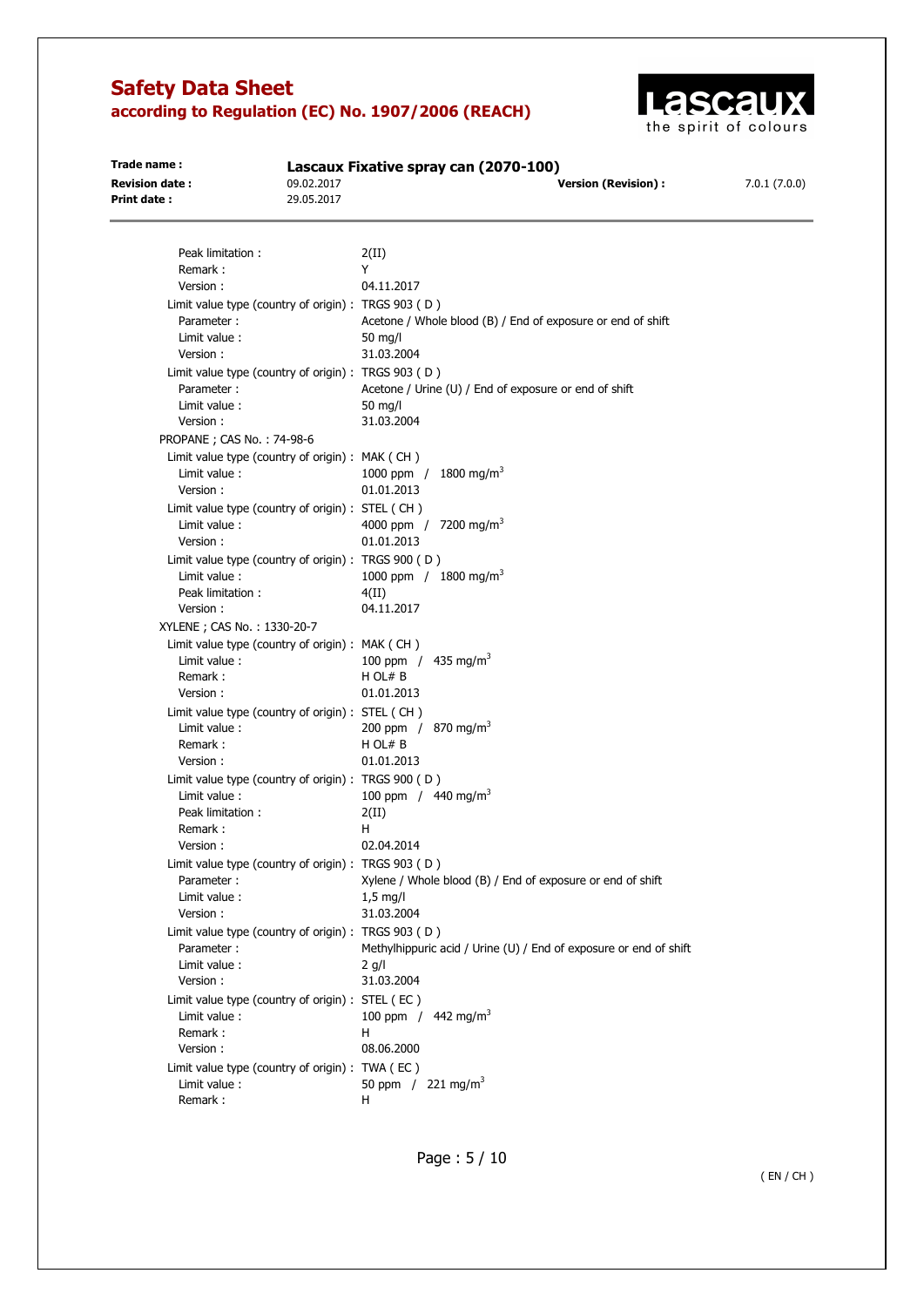

| Trade name:           | Lascaux Fixative spray can (2070-100) |                      |              |
|-----------------------|---------------------------------------|----------------------|--------------|
| <b>Revision date:</b> | 09.02.2017                            | Version (Revision) : | 7.0.1(7.0.0) |
| Print date:           | 29.05.2017                            |                      |              |
|                       |                                       |                      |              |

| Version :                                           | 08.06.2000                        |
|-----------------------------------------------------|-----------------------------------|
| DIMETHOXYMETHANE; CAS No.: 109-87-5                 |                                   |
| Limit value type (country of origin) : MAK (CH)     |                                   |
| Limit value:                                        | 1000 ppm / 3100 mg/m <sup>3</sup> |
| Remark:                                             | SSC                               |
| Version:                                            | 01.01.2013                        |
| Limit value type (country of origin) : STEL (CH)    |                                   |
| Limit value:                                        | 2000 ppm / 6200 mg/m <sup>3</sup> |
| Remark:                                             | SSC                               |
| Version:                                            | 01.01.2013                        |
| DIMETHYL ETHER ; CAS No.: 115-10-6                  |                                   |
| Limit value type (country of origin) : MAK (CH)     |                                   |
| Limit value:                                        | 1000 ppm / 1910 mg/m <sup>3</sup> |
| Version:                                            | 01.01.2013                        |
| Limit value type (country of origin) :              | TRGS 900 (D)                      |
| Limit value:                                        | 1000 ppm / 1900 mg/m <sup>3</sup> |
| Peak limitation:                                    | 8(II)                             |
| Version:                                            | 04.11.2017                        |
| Limit value type (country of origin) : TWA (EC)     |                                   |
| Limit value:                                        | 1000 ppm / 1920 mg/m <sup>3</sup> |
| Version:                                            | 08.06.2000                        |
| 2-METHOXY-1-METHYLETHYL ACETATE; CAS No.: 108-65-6  |                                   |
| Limit value type (country of origin) : MAK (CH)     |                                   |
| Limit value:                                        | 50 ppm / 275 mg/m <sup>3</sup>    |
| Remark:                                             | SSC                               |
| Version:                                            | 01.01.2013                        |
| Limit value type (country of origin) : STEL (CH)    |                                   |
| Limit value:                                        | 50 ppm / 275 mg/m <sup>3</sup>    |
| Remark:                                             | # SSC                             |
| Version:                                            | 01.01.2013                        |
| Limit value type (country of origin) : TRGS 900 (D) |                                   |
| Limit value:                                        | 50 ppm / 270 mg/m <sup>3</sup>    |
| Peak limitation:                                    | 1(I)                              |
| Remark:                                             | Υ                                 |
| Version:                                            | 06.11.2015                        |
| Limit value type (country of origin) : STEL (EC)    |                                   |
| Limit value:                                        | 100 ppm / 550 mg/m <sup>3</sup>   |
| Remark:                                             | н                                 |
| Version:                                            | 08.06.2000                        |
| Limit value type (country of origin) : TWA (EC)     |                                   |
| Limit value:                                        | 50 ppm / 275 mg/m <sup>3</sup>    |
| Remark:                                             | н                                 |
| Version:                                            | 08.06.2000                        |

## **8.2 Exposure controls**

## **Personal protection equipment**

**Eye/face protection** 

Use safety glasses.

### **Skin protection**

#### **Hand protection**

Solvent-resistent protective gloves must be worn. For prolonged or repeated handling, use barrier creams to protect the exposed areas of the skin.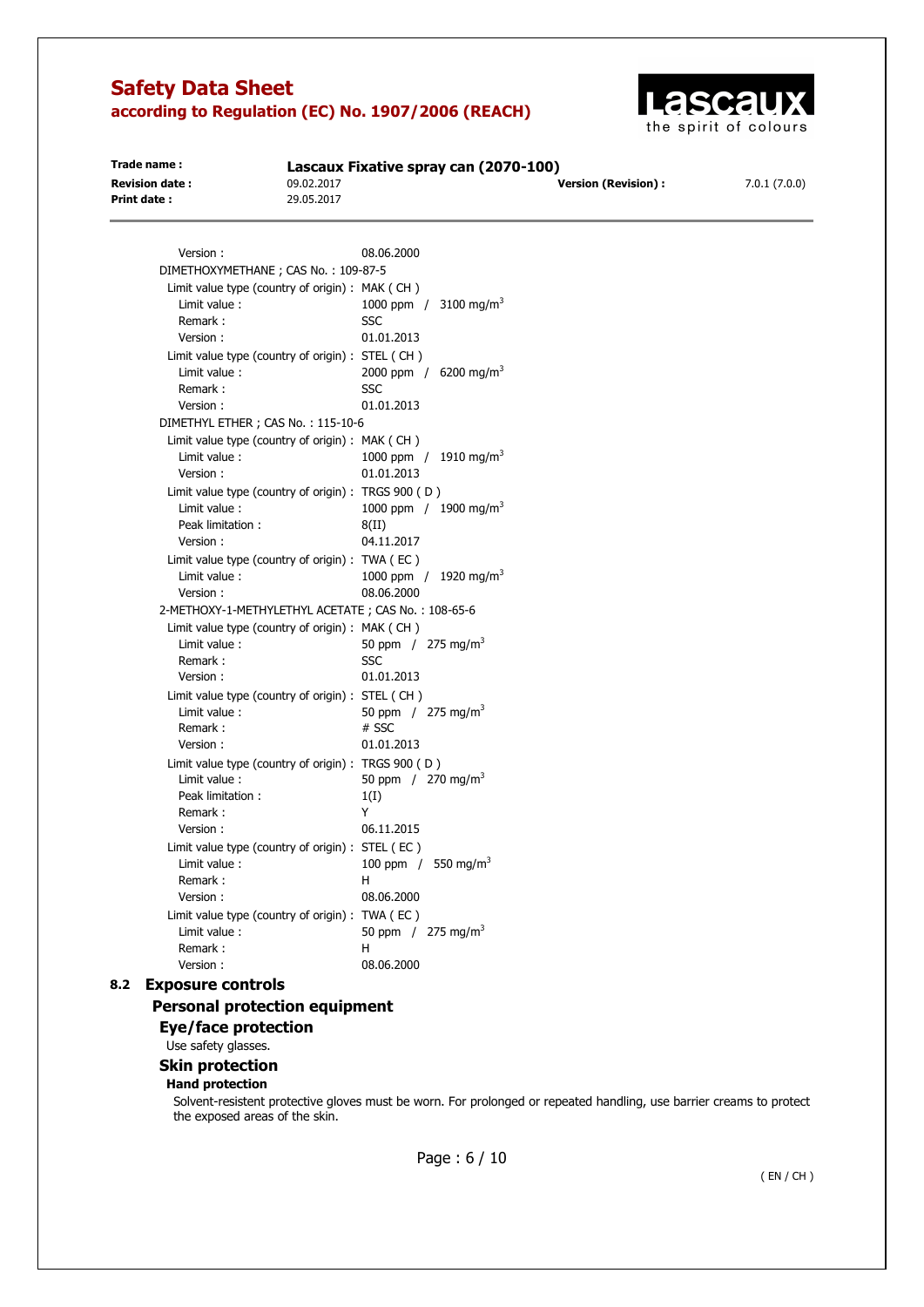

| Trade name:           | Lascaux Fixative spray can (2070-100) |                      |              |
|-----------------------|---------------------------------------|----------------------|--------------|
| <b>Revision date:</b> | 09.02.2017                            | Version (Revision) : | 7.0.1(7.0.0) |
| Print date:           | 29.05.2017                            |                      |              |

#### **Body protection**

Personal should wear antistatic clothings made of natural fiber or of high temperature resistant synthetic fiber. All parts of the body should be washed after contact. After skin contact wash thorougly with soap and water or use recognised skin cleanser. Do Not use solvents or thinners.

#### **Respiratory protection**

If workplace limits are exceeded, a gas mask approved for this purpose must be worn.

#### **Occupational exposure controls**

#### **Technical measures to prevent exposure**

Provide adequate ventilation. Where reasonably practicable this should be achieved by the use of local exhaust ventilation and good general extraction. If these are not sufficient to maintain concentrations of particulates and solvent vapour below the OEL (=Occupational Exposure Limit) , suitable respiratory protection must be worn.

#### **SECTION 9: Physical and chemical properties**

### **9.1 Information on basic physical and chemical properties**

#### **Appearance**

**Physical state :** Aerosol

**Colour :** Colourless.

#### **Odour**

characteristic

#### **Safety relevant basis data**

| Initial boiling point and boiling<br>range : | (1013 hPa) |         | not applicable |                   |
|----------------------------------------------|------------|---------|----------------|-------------------|
| Flash point :                                |            | >       |                | $^{\circ}$ C      |
| Vapour pressure :                            | (50 °C)    | approx. | $3 - 4$        | hPa               |
| Density :                                    | (20 °C)    | approx. | 0.85           | q/cm <sup>3</sup> |
| Viscositv :                                  | (20 °C)    |         | not applicable |                   |
|                                              |            |         |                |                   |

## **9.2 Other information**

None

### **SECTION 10: Stability and reactivity**

#### **10.1 Reactivity**

No information available.

- **10.2 Chemical stability**  No information available.
- **10.3 Possibility of hazardous reactions**  No information available.
- **10.4 Conditions to avoid**

Stable under recommended storage and handling conditions(See section 7).

#### **10.5 Incompatible materials**

Keep away from oxidizing agents, strongly alkaline and strongly acid materials in order to avoid exothermic reactions.

#### **10.6 Hazardous decomposition products**

When exposed to high temperatures may produce hazardous decomposition products such as carbon monoxide and dioxide, smoke, oxides of nitrogen.

#### **SECTION 11: Toxicological information**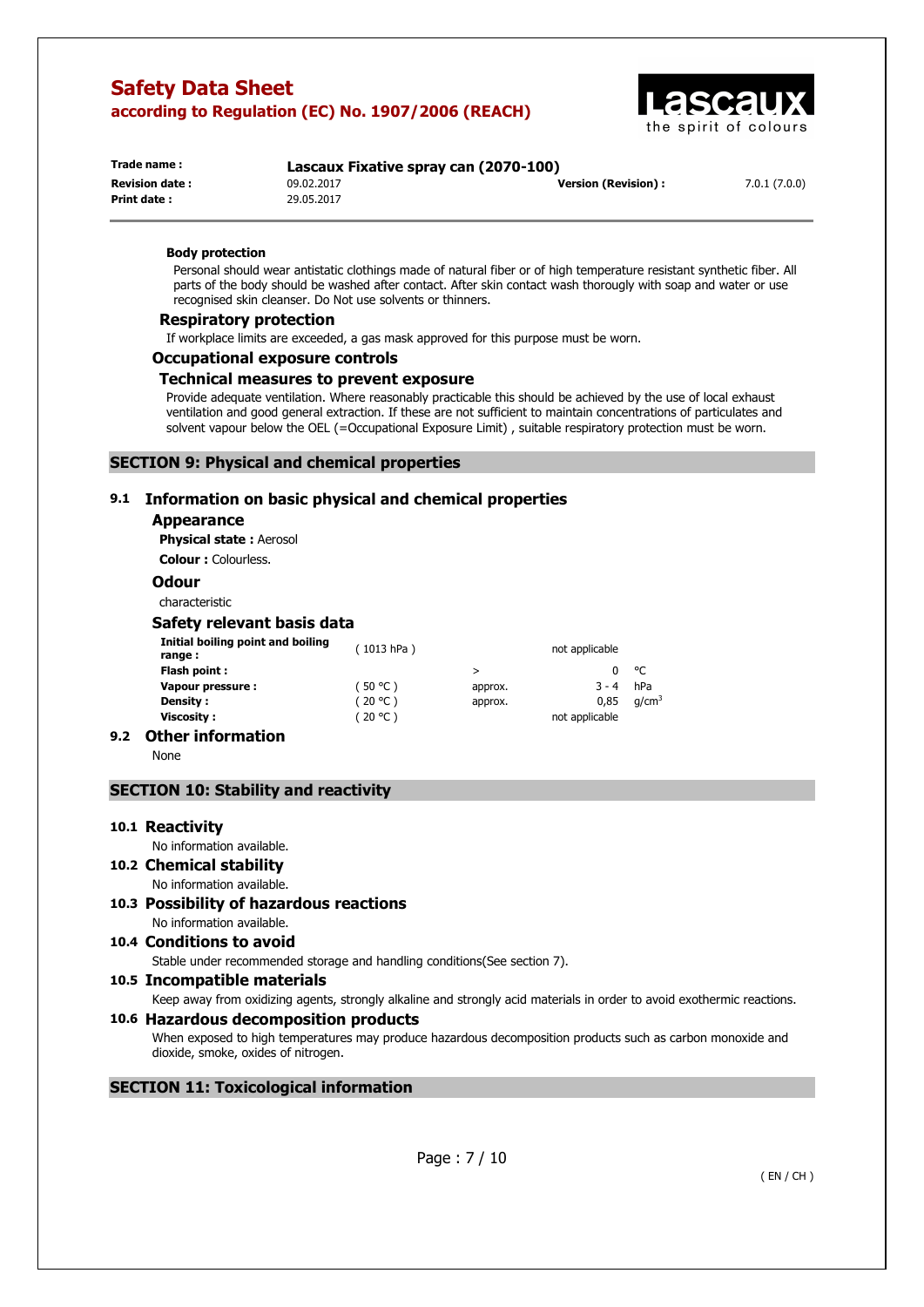

| Trade name :           | Lascaux Fixative spray can (2070-100) |                            |              |
|------------------------|---------------------------------------|----------------------------|--------------|
| <b>Revision date :</b> | 09.02.2017                            | <b>Version (Revision):</b> | 7.0.1(7.0.0) |
| Print date :           | 29.05.2017                            |                            |              |

## **11.1 Information on toxicological effects**

No information available.

## **11.4 Other adverse effects**

Exposure to component solvents vapours concentration in excess of the stated occupational exposure limit may result in adverse health effects such as mucous membrane and respiratory system irritation and adverse effects on kidney, liver and central nervous system. Symptoms and signs include headache, dizziness, fatique, muscular weakness, drowsiness and in extreme cases, loss of consciousness. Repeated or prolonged contact with the preparation may cause removal of natural fat from the skin resulting in non-allergic contact dermatitis and absorption through the skin. The liquid splashed in the eyes may cause irritation and reversible damage.

### **SECTION 12: Ecological information**

#### **12.1 Toxicity**

No information available.

- **12.2 Persistence and degradability**  No information available.
- **12.3 Bioaccumulative potential**  No information available.

## **12.4 Mobility in soil**

No information available.

- **12.5 Results of PBT and vPvB assessment**  No information available.
- **12.6 Other adverse effects**  No information available.

## **12.7 Additional ecotoxicological information**

There are no data available on the product itself. Do not empty into waters or drains.

## **SECTION 13: Disposal considerations**

Contaminated packaging must be emptied of all residues and, following appropriate cleaning, may be sent to a recycling plant. Uncleaned packaging must be disposed of in the same manner as the medium.

## **13.1 Waste treatment methods**

## **Product/Packaging disposal**

#### **Waste codes/waste designations according to EWC/AVV**

08 01 11: waste paint and varnish containing organic solvents or other dangerous substances.

## **SECTION 14: Transport information**

#### **14.1 UN number**

UN 1950

## **14.2 UN proper shipping name**

**Land transport (ADR/RID)**  AEROSOLS **Sea transport (IMDG)**  AEROSOLS

**Air transport (ICAO-TI / IATA-DGR)**  AEROSOLS, FLAMMABLE

## **14.3 Transport hazard class(es)**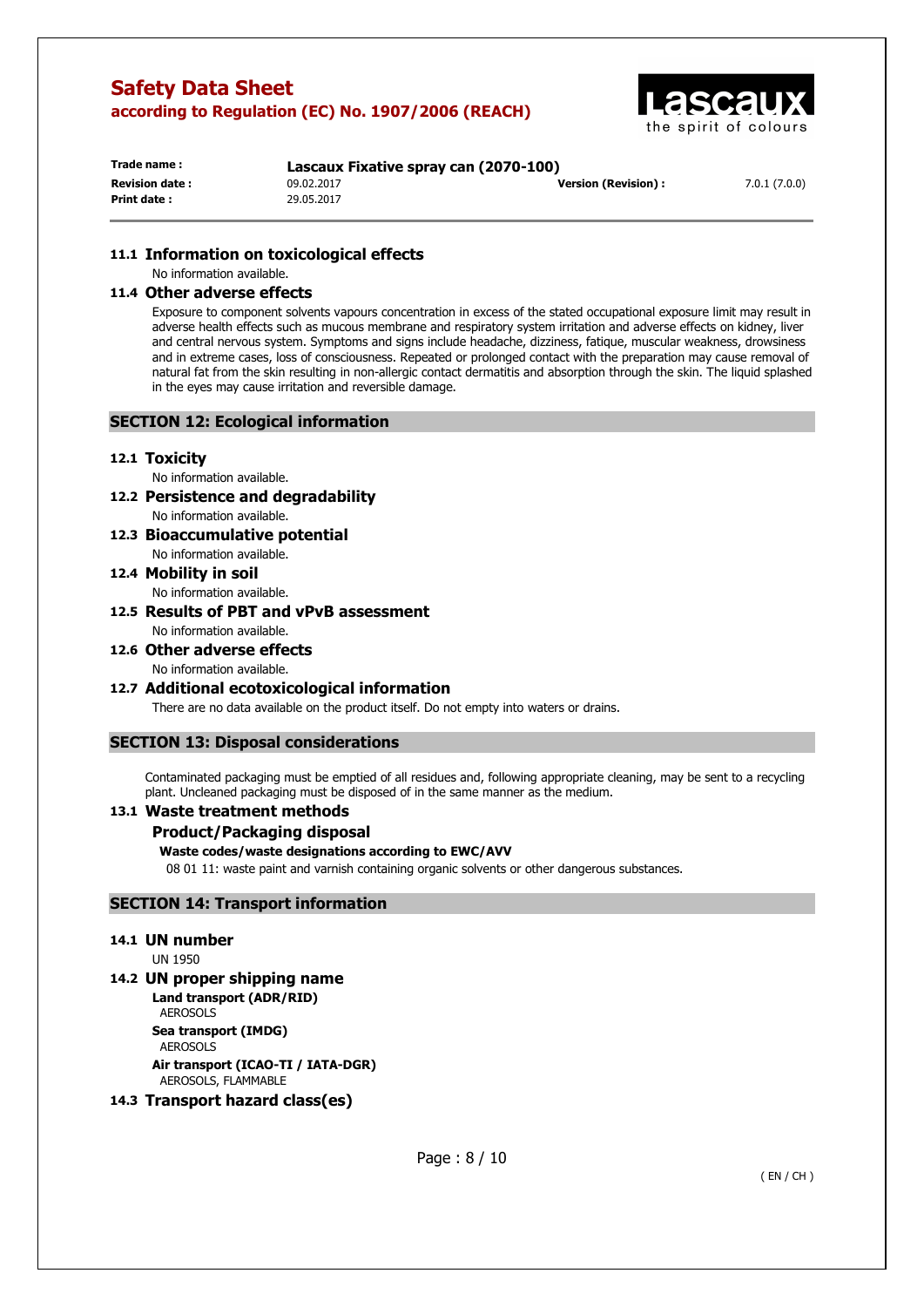

| Trade name:           | Lascaux Fixative spray can (2070-100) |                      |              |  |
|-----------------------|---------------------------------------|----------------------|--------------|--|
| <b>Revision date:</b> | 09.02.2017                            | Version (Revision) : | 7.0.1(7.0.0) |  |
| Print date:           | 29.05.2017                            |                      |              |  |
|                       | and transport (ADD /DTD)              |                      |              |  |

| Laliu (lalispoli (ADN/NID)                  |              |
|---------------------------------------------|--------------|
| Class(es):                                  | 2.1          |
| <b>Classification code:</b>                 | 5F           |
| <b>Hazard identification number (Kemler</b> |              |
| <b>No.</b> ) :                              | 23           |
| Tunnel restriction code:                    | D            |
| <b>Special provisions:</b>                  | LO 1 I E 0   |
| Hazard label(s):                            | 2.1          |
| Sea transport (IMDG)                        |              |
| Class(es):                                  | 2.1          |
| EmS-No.:                                    | $F-D / S-U$  |
| <b>Special provisions:</b>                  | $LQ1$   $E0$ |
| Hazard label(s):                            | 2.1          |
| Air transport (ICAO-TI / IATA-DGR)          |              |
| Class(es):                                  | 2.1          |
| <b>Special provisions:</b>                  | E 0          |
| Hazard label(s):                            | 2.1          |
| 14.4 Packing group                          |              |

## **14.5 Environmental hazards Land transport (ADR/RID) :** No **Sea transport (IMDG) :** No

- **Air transport (ICAO-TI / IATA-DGR) :** No
- **14.6 Special precautions for user**  None

## **SECTION 15: Regulatory information**

# 15.1 Safety, health and environmental regulations/legislation specific for the substance or **mixture**

## **National regulations**

U.S.A. Conforms to ASTM D-4236.

**Water hazard class (WGK)** 

Class ( D ) : 2 (Hazardous to water) Classification according to VwVwS

## **15.2 Chemical safety assessment**

No information available.

## **SECTION 16: Other information**

## **16.1 Indication of changes**

- None
- **16.2 Abbreviations and acronyms**  None
- **16.3 Key literature references and sources for data**  None
- **16.4 Classification for mixtures and used evaluation method according to regulation (EC) No 1272/2008 [CLP]**

No information available.

## **16.5 Relevant H- and EUH-phrases (Number and full text)**